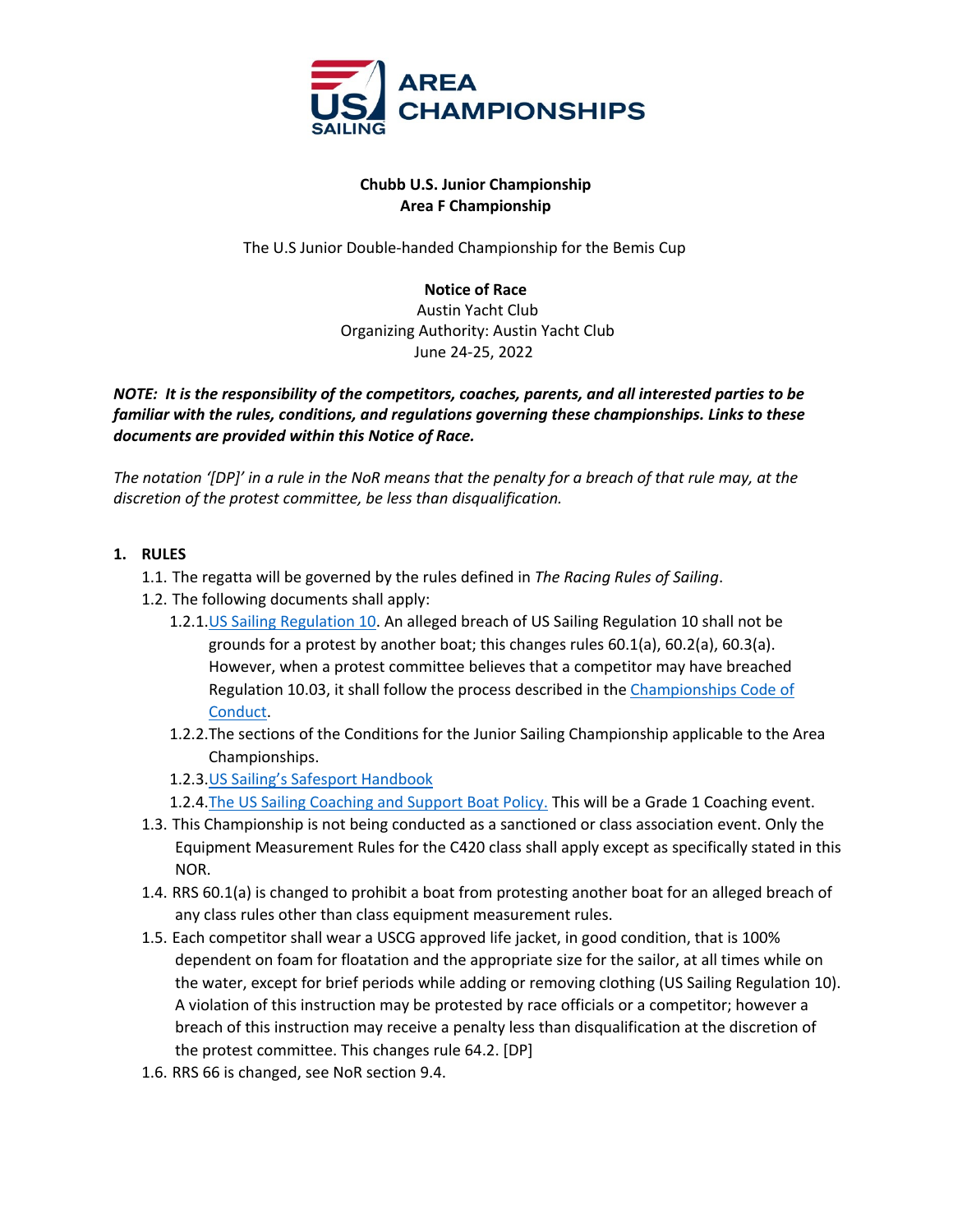

# **2. ELIGIBILITY AND ENTRY**

- 2.1. Competitors meeting the following criteria are eligible to compete in US Sailing's Chubb Junior Area F Championships. All criteria shall be met prior to the start of the first race.
	- 2.1.1. Competitors shall have reached their  $13<sup>th</sup>$  birthday but not their  $19<sup>th</sup>$  birthday during the calendar year of competition.
	- 2.1.2.Competitors shall be individual or family members, all in good standing, of US Sailing at the time of application, registration, and of the event and not otherwise ineligible to compete under the laws, regulations, policies and rules of the USOPC or its affiliated organizations.
	- 2.1.3.All competitors shall be members of a Local Sailing Organization (LSO) and US Sailing. An LSO is defined to include a yacht club, sailing club, community sailing program or other sailing organization that is a member of US Sailing.
	- 2.1.4.For disciplines other than singlehanded, crew member(s) shall be members of an LSO that is a member of US Sailing within the same US Sailing Area as the helm.
	- 2.1.5.All members of the crew shall reside in or regularly compete in the same US Sailing Area where is the club is geographically located.

# **3. QUALIFICATION**

- 3.1. A minimum of five (5) boats is required to be entered by the registration deadline and on the starting line in the double-handed fleet in order for the winner to qualify for the National Championship.
- 3.2. Area F will qualify two (2) teams for the double-handed discipline to compete in the Chubb Championship.
- 3.3. Teams shall remain the same from the initial qualifying event through the end of the National Championship. Crew changes shall meet the requirements of the Conditions for the US Junior Championship (see 1.2.2).

# **4. FEES AND REGISTRATION**

- 4.1. Registration is online, link at txsail.org
- 4.2. The firm registration deadline is 23:59 Thursday June 23.
- 4.3. The registration fee is \$!0.
- 4.4. Registration is not complete until the registration fee is paid.

# **5. SCHEDULE**

5.1. A minimum of three (3) races are required to complete a regatta. A maximum of six (6) races will be sailed. If three (3) or more races are completed on Friday, the regatta will be deemed complete.

#### **Friday, June 24**

| 900  | Competitors' Meeting (Attendance Mandatory) |
|------|---------------------------------------------|
| 1000 | Warning Signal for first race               |
| 1700 | No race shall start after this time         |

# **Saturday, June 25** (If needed)

- 900 Competitors' Meeting (Attendance Mandatory)
- 1000 Warning Signal for first race
- 1700 No race shall start after this time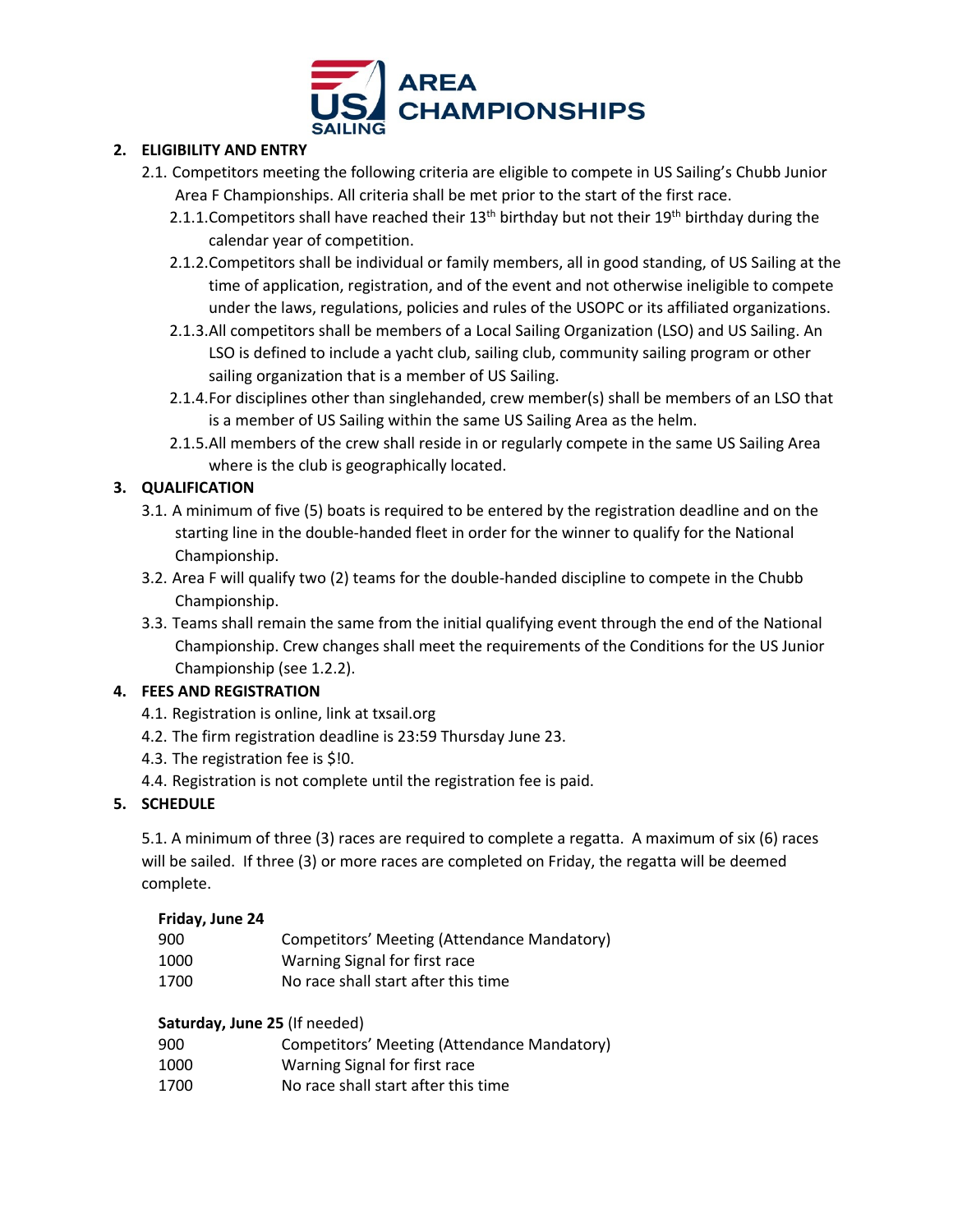

### **6. SAILING INSTRUCTIONS**

6.1. The sailing instructions will be available on the notice board on Regatta Network prior to the competitors meeting. Link will be available at txsail.org.

# **7. VENUE**

Races will be conducted on Lake Travis in the vicinity of Austin Yacht Club.

## **8. SCORING**

- 8.1. When fewer than five (5) races have been completed, a boat's series score will be the total of her race scores.
- 8.2. When five (5) or more races have been completed, a boat's series score will be the total of her race scores excluding her worst score.

## **9. PROTEST AND APPEALS**

- 9.1. Under rule 70.5(a), there shall be no appeal of the decision of a protest or request for redress. However, a decision following a hearing under rule 69.2 may be appealed.
- 9.2. Email and phone contact information for for the chairs of the Protest Committee and the Race Committee shall be posted on the official notice board at all times during the event.
- 9.3. Rule 65.2 is changed as follows:

65.2 A party to the hearing is entitled to receive the above information in writing, provided she asks for it in writing and hand-delivers her request to a member of the protest committee no later than the protest time limit on the last day of racing or one hour after being informed of the decision, whichever is later. The committee shall then, within two hours, hand-deliver the information to the party, including when relevant, a diagram of the incident prepared or endorsed by the committee.

9.4. Rule 66 is changed as follows:

#### 66 REOPENING A HEARING

66.1 The protest committee may reopen a hearing when it decides that it may have made a significant error, or when significant new evidence becomes available within a reasonable time. A party to the hearing may ask for a reopening no later than 24 hours after being informed of the decision. When a hearing is reopened, a majority of the members of the protest committee shall, if possible, be members of the original protest committee.

66.2 Area Qualifier Reopening

66.2(a) A party to a hearing of a protest or request for redress may request a US Sailing Championship Qualifier Reopening. The request shall be in writing and include the significant error that the party believes the protest committee made or the nature of the significant new evidence that is available. The request shall be made no later than 24 hours after the hearing or 24 hours after the protest time limit on the last day of racing, whichever is later. The request, along with copies of the original protest or request for redress, the facts found, the decision of the protest committee, any new evidence that cannot be presented verbally, and e-mail and phone contact information for all parties to the hearing as well as the chairman of the protest committee, shall be sent by e-mail to US Sailing Youth Competition Manager John Pearce (youthchampionships@ussailing.org) and Youth Championships Committee Chair Malinda Crain (mrcrain@gmail.com) for youth events. The hearing shall be reopened when the foregoing information is received by the Staff and Chair.

66.2(b) The protest committee for a US Sailing Championship Qualifier Reopening shall consist of the chairman of the original protest committee plus four certified judges appointed by US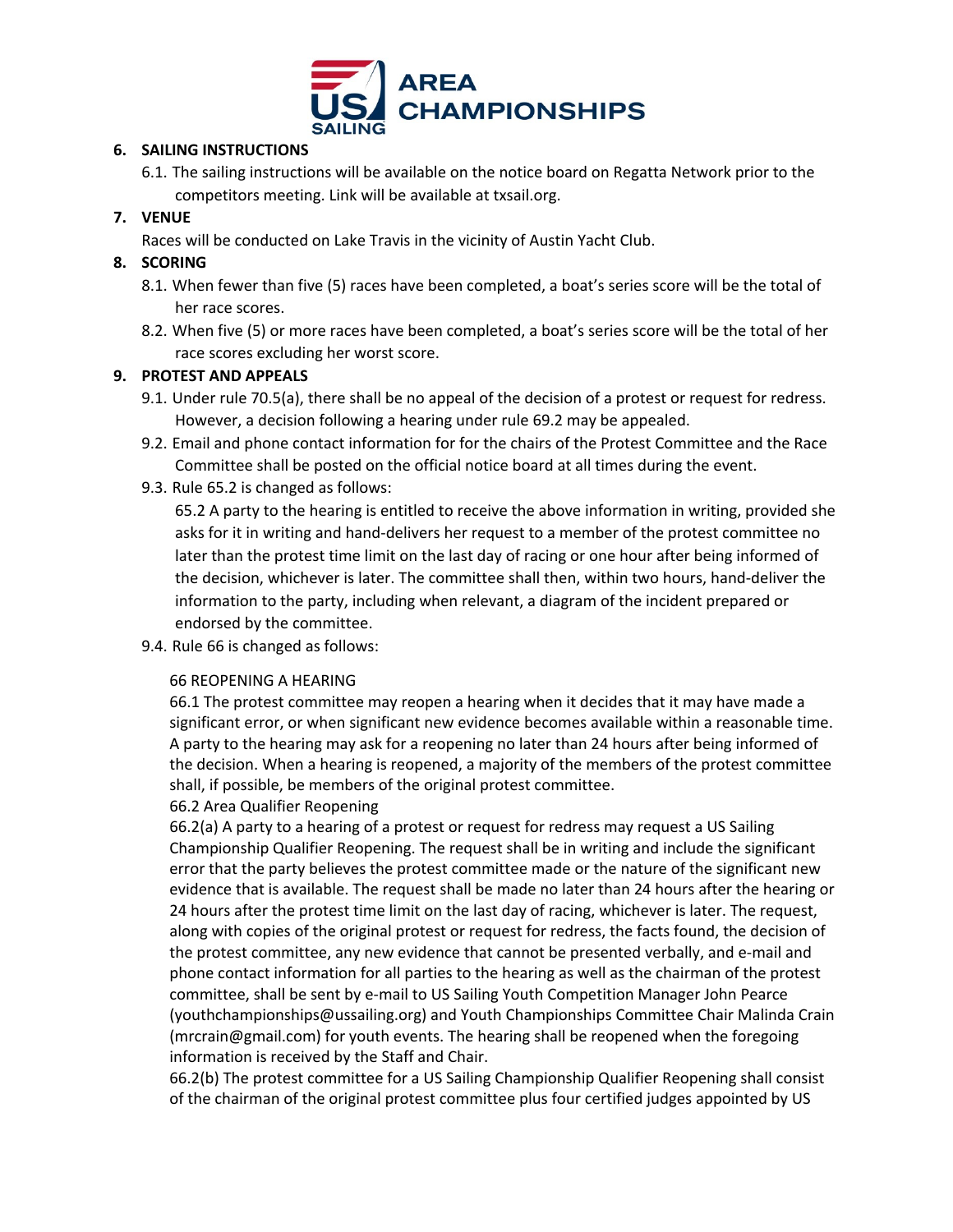

Sailing. A majority of the committee's members shall be National or International Judges. US Sailing will appoint the committee's chairman.

66.2(c) A US Sailing Championship Qualifier Reopening will be conducted by telephone conference call. The time and date for the conference call shall be established by the chairman as soon as practicable and no later than seven days after the request for reopening is emailed. The chairman will email to the parties to the hearing the request for reopening, the facts found, the decision of the protest committee, the time and date of the hearing, the process for joining the call and any other relevant documents.

## **10. COACHING AND SUPPORT BOATS [DP]**

10.1. This is a Grade 1s Event as defined in the US Sailing Championship Coach and Support Boat Policy. See 1.2.4 for a link to this document.

## **11. EQUIPMENT**

- 11.1. The only gear, rigging, or equipment that a competitor may take aboard a boat is: a refillable water bottle, class-legal compass, flags, plastic bucket or bailer, normally equipped ditty-bag, personal effects, PFDs and protective clothing. [DP]
- 11.2. GPS devices of all varieties, styles and combinations and VHF radios are specifically banned.

## **12. PROHIBITED SUBSTANCES-US SAILING REGULATION 10.03 B AND 10.03 C, STATE:**

*B. For Junior and Youth events or for junior or youth competitors in any US Sailing championship, no participant or competitor shall use or possess, either on or off the water: 1. marijuana or any other substance if possession is illegal under state or federal law; or 2. any alcoholic beverages. C. An alleged breach of one of these regulations shall not be grounds for a protest; this changes rules 60.1(a), 60.2(a) and 60.3(a). However, when the protest committee believes that a competitor may have breached one of these regulations, it shall follow the process described in the Championships Code of Conduct. If a competitor is found to have breached one of the elements within the Code of Conduct, they shall be excluded from the remaining races of the series and, where practicable, removed from the regatta venue and sent home. The competitor's boat shall be disqualified from all races of the series.*

#### **13. PRIZES**

- 13.1. The top finishing eligible teams will qualify for the Chubb U.S. Junior Sailing Championship. Eligibility is defined by the 2022 Chubb U.S. Junior Championship NoR.
- 13.2. Teams who qualify for the Chubb U.S. Junior Championship shall submit their registration to the event within seven days of qualification. Failure to register within the deadline may lead to the berth being offered to the next eligible boat.

#### **14. RISK STATEMENT**

14.1. RRS 3 states: 'The responsibility for a boat's decision to participate in a race or to continue to race is hers alone.' By participating in this event each competitor agrees and acknowledges that sailing is a potentially dangerous activity with inherent risks. These risks include strong winds and rough seas, sudden changes in weather, failure of equipment, boat handling errors, poor seamanship by other boats, loss of balance on an unstable platform and fatigue resulting in increased risk of injury. Inherent in the sport of sailing is the risk of permanent, catastrophic injury or death by drowning, trauma, hypothermia or other causes.

#### **15. DISCLAIMER OF LIABILITY**

15.1. Sailing is an activity with inherent risks of damage and injury. Competitors in this event participate entirely at their own risk – see RRS 3, DECISION TO RACE. The race organizers (Bay